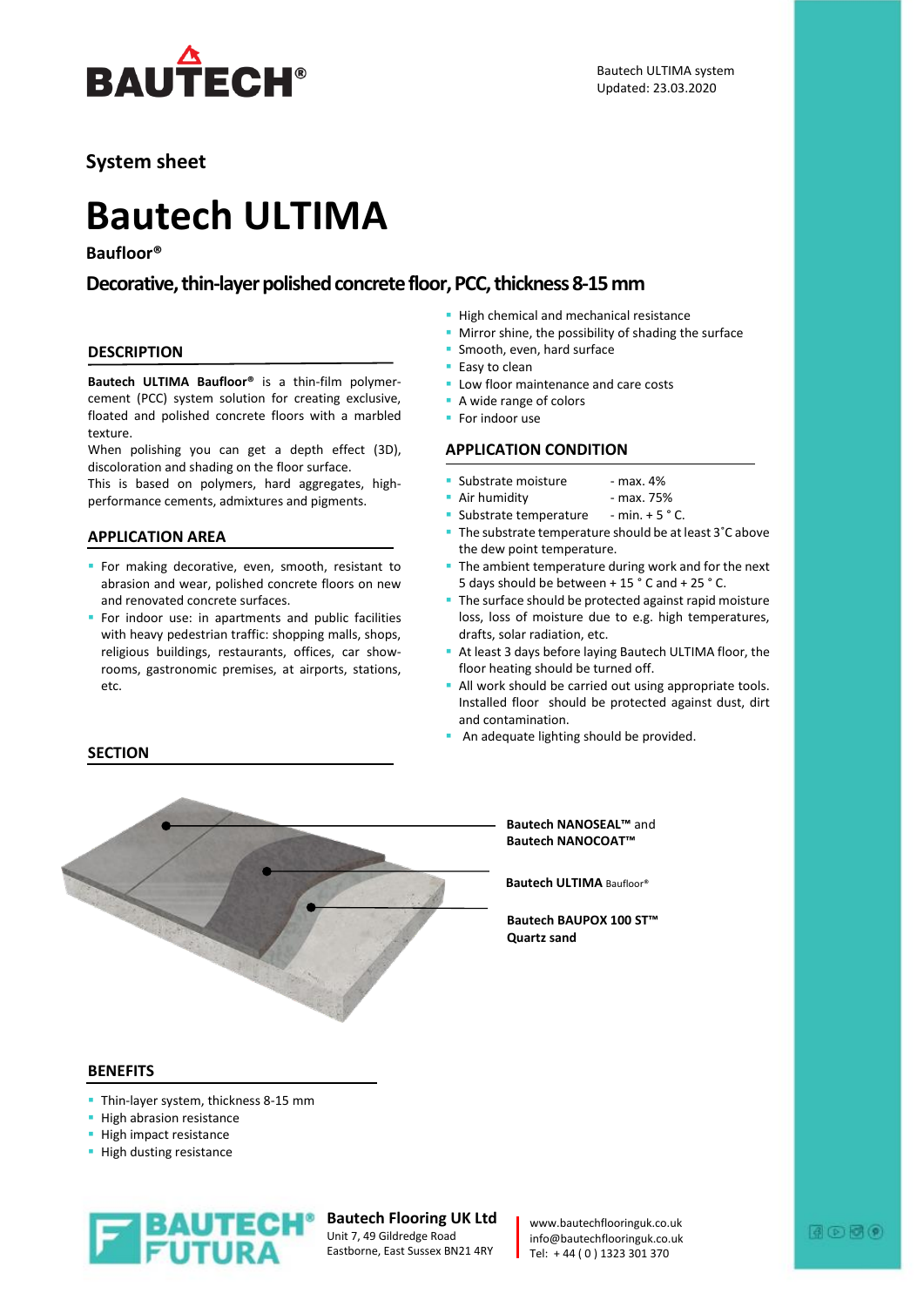|                | <b>ORDER OF OPERATION/LAYER</b>                          | <b>PRODUKT</b>                                   | <b>COVERAGE</b>                                    |
|----------------|----------------------------------------------------------|--------------------------------------------------|----------------------------------------------------|
| 1              | Priming with epoxy resin and quartz sand<br>broadcasting | Bautech BAUPOX 100 ST™<br>Quartz sand 1.0 1.6 mm | 0.3-0.5 kg/m <sup>2</sup><br>$3$ kg/m <sup>2</sup> |
| $\overline{2}$ | <b>ULTIMA floor spreading</b>                            | Bautech ULTIMA Baufloor®                         | 2 kg/mm/m <sup>2</sup>                             |
| 3              | Power floating                                           |                                                  |                                                    |
| 4              | Ultima floor sealing                                     | <b>Bautech NANOSEAL™</b>                         | $11/4 - 10 m2$                                     |
| 5              | Ultima floor polishing                                   | <b>Bautech NANOCOAT™</b>                         | 1 $1/20 - 60$ m <sup>2</sup>                       |

#### **SUBSTRATE PREPARATION**

The concrete slab must be stable, durable and should withstand expected static and dynamic loads. Concrete at least C20 class or screed with a minimum pull-off strength of 1.5 N / mm<sup>2</sup>. The substrate humidity must not exceed 4%. If the substrate is uneven or non-homogeneous, first make an epoxy screed based on Bautech BAU-POX 100 ST ™ resin.

The surface should be cleaned mechanically, e.g. by shot blasting or grinding. Weak or soft substrates that can be cracked and deformed under load should be removed. Cement milk, all types of dirt and old protective coatings must be removed mechanically by grinding, shot blasting or milling.

#### **WAY OF APPLICATION**

#### **PRIMING LAYER**

#### Product: **Bautech BAUPOX 100 ST™ -epoxy resin**

Properly mixed epoxy resin should be spread on a concrete slab in one or two layers using a rubber squeegee and roller to achieve full concrete saturation. Then the quartz aggregate should be tossed onto the wet epoxy in the amount of approx. 3.0 kg / m2 - full broadcast. After the polymerization of epoxy the surface should sanded with sandpaper and vacuumed thoroughly.

Coverage:  $0,30 - 0,50$  kg/m<sup>2</sup>

#### **FLOOR LAYER**

#### Produkt: **Bautech ULTIMA™**

To 3.2-3.6 litres of clean, cool water add 25 kg (bag) of Bautech ULTIMA and mix for 3-4 minutes with a mixer until a homogeneous mass is obtained. Let stand for about 3 minutes and mix again briefly.

Prepare portions that will be used within approx. 15 min. Do not add more water than the instructions recommend as this will reduce strength and increase mortar shrinkage. In winter periods, the material should be kept in a heated and dry room before mixing.

The low temperature of the material may cause that some additives may not be able to dissolve when mixing. Too high temperature may reduce the mortar

slump and its fast curing. The mixed Bautech ULTIMA ™ mass should be applied onto to the previously prepared substrate and spread onto the right thickness with a

PIN Gauge Rake. After the surface has hardened to such an extent that it can be stepped on without leaving too deep of trace, the surface should be power floated with a metal disc. After each power floating check the floor level. All corners should be manually trowelled with steel trowels with a particular emphasis on perfect levelling of the floor. After preliminary power floating with a disk (levelling of the floor surface) one should continue floating with blades.

We smooth the surface by gradually increasing the angle of inclination of the blades. The whole cycle lasts from 6 to 12 hours and is divided into a few power floating cycles (depending on the area and temperature). During the last floating, so-called surface burns and discoloration of the material that give an irregular and individual pattern to the decorative floor appear.

Discoloration patterns rarely occur in the manual processing zone (wall line, corners, places inaccessible to the machine)..

**NOTE:** All contraction and expansion joints in the substrate should be sawn within 24-72 hours after floor installation and filled with **Bautech BAUFLEX ™** expansion joint filler.

Coverage: about2 kg/m<sup>2</sup>/ 1mm of thickness

#### **SEALING AND POLISHING**

Produkt: **Bautech NANOSEAL™** (lithium-polymer sealer for freshly power floated concrete).

Immediately after the power floating process is completed, the entire surface should be coated/sprayed with Bautech NANOSEAL ™ to prevent Ultima slab from losing moisture too quickly. Spread the sealer in to a thin layer by using a high-quality microfiber mop not to leave streaks on the floor surface, avoiding the formation of puddles.

One can additionally protect the floor against excessive evaporation of water until polishing, e.g. with a painting foil.

Coverage: 1 litre per 4-10 m<sup>2</sup>

#### **POLISHING**

Product: **Bautech NANOCOAT®** polishing agent). Final polishing effect is achieved by the application of Bautech NANOCOAT ™ and using polishing pads. For best results, spray the floor with Bautech NANOCOAT ™ and spread it out by using a high-quality microfiber mop



#### **Bautech Flooring UK Ltd** Unit 7, 49 Gildredge Road

Eastborne, East Sussex BN21 4RY

www.bautechflooringuk.co.uk info@bautechflooringuk.co.uk Tel: + 44 ( 0 ) 1323 301 370